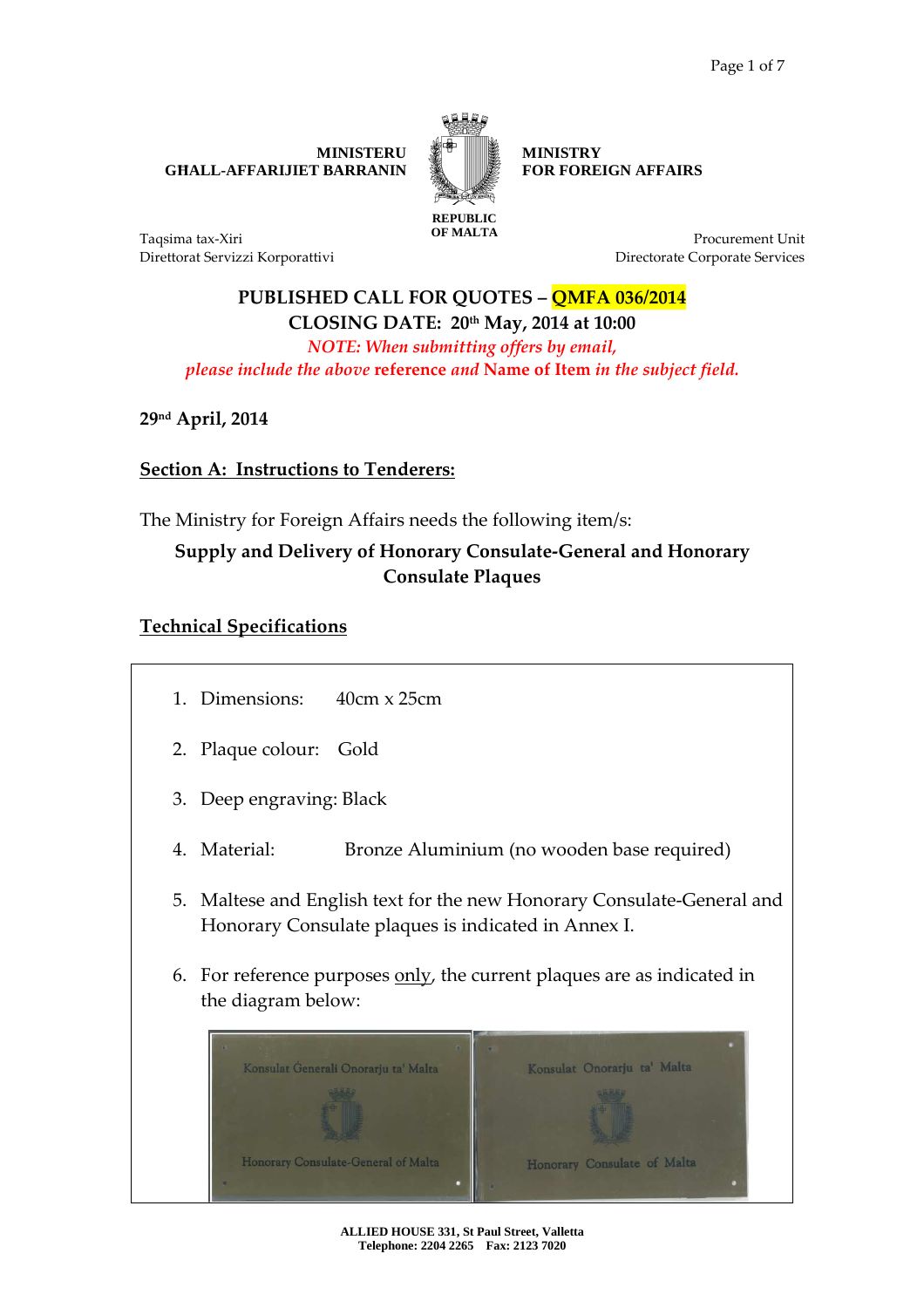- 7. Each plaque is to be sealed in a transparent plastic sealed wrap.
- 8. A small transparent bag enclosing four (4) brass gold mirror cap screws is to be included with each plaque.
- 9. Plaques are to be delivered at the Ministry for Foreign Affairs, Merchants Street, Valletta.

## **Note:**

**The selected bidder will be requested to provide the Ministry with the final artwork and a specimen of both plaques before proceeding with the order.** 

## **Period Contract**

**The Ministry reserves the right to order additional quantities of the above items within the period of one year from the issuance of the Letter of Acceptance, until the ceiling of €6,000 (excluding VAT) is reached.**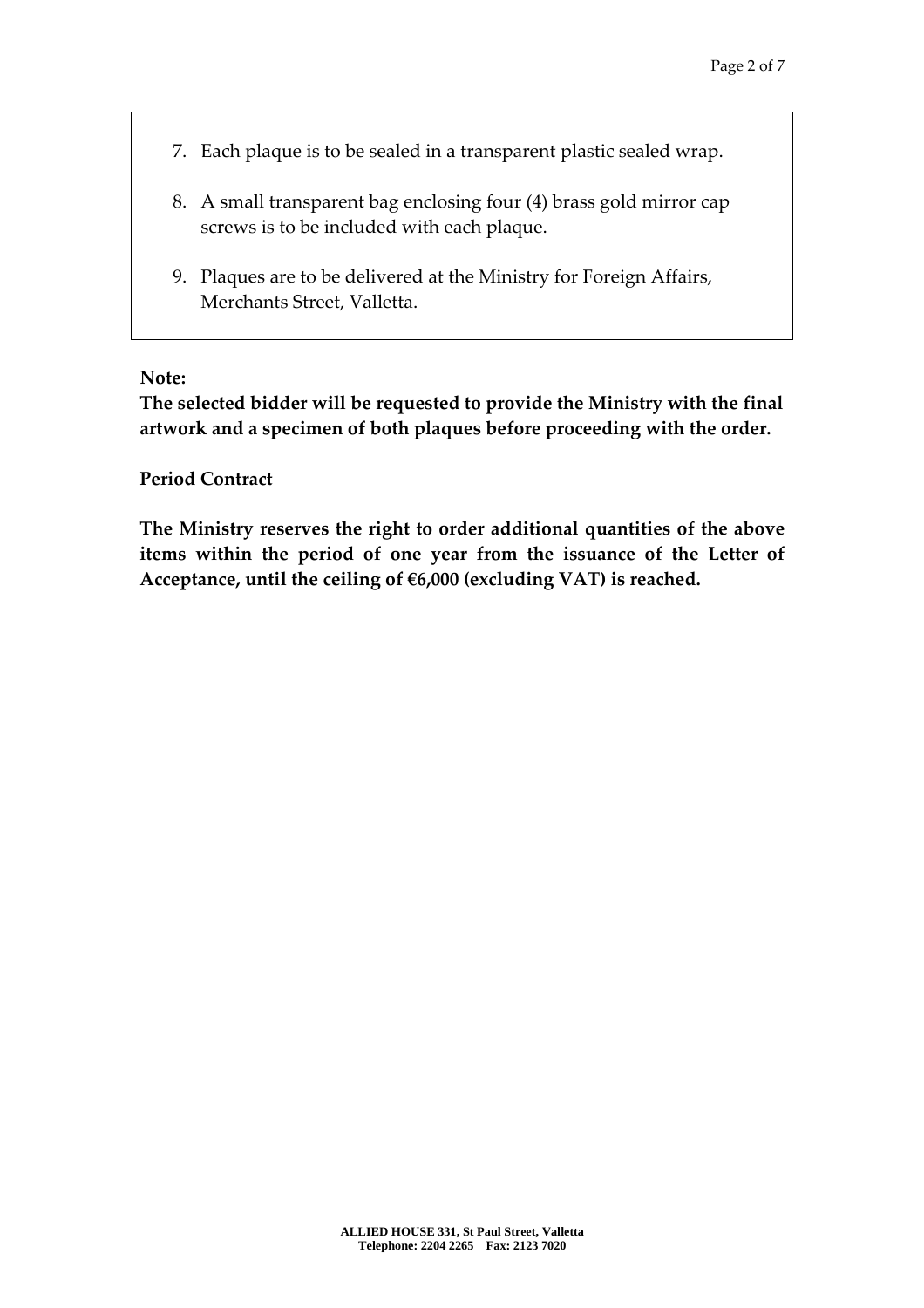## **Section B: Offer**

## **Schedule of Prices**

| Item                                                               | Description                        | Qty | Unit    | <b>Unit Price</b><br>in $\epsilon$<br>including<br><b>VAT</b> | <b>Total</b><br>Price in $\epsilon$<br>including<br><b>VAT</b> |
|--------------------------------------------------------------------|------------------------------------|-----|---------|---------------------------------------------------------------|----------------------------------------------------------------|
|                                                                    | Honorary Consulate-General         | 65  |         |                                                               |                                                                |
|                                                                    | plaques as indicated in Section A  |     |         |                                                               |                                                                |
|                                                                    | above, inclusive of artwork.       |     |         |                                                               |                                                                |
|                                                                    | Honorary Consulate plaques as      | 15  |         |                                                               |                                                                |
|                                                                    | indicated in Section A above,      |     |         |                                                               |                                                                |
|                                                                    | inclusive of artwork.              |     |         |                                                               |                                                                |
|                                                                    | Brass mirror cap screws (set of 4) | 80  | (set    |                                                               |                                                                |
|                                                                    | in plastic bag as indicated in     |     | of $4)$ |                                                               |                                                                |
|                                                                    | Section A above                    |     |         |                                                               |                                                                |
| Grand Total Price in $\epsilon$ including VAT and Delivery Charges |                                    |     |         |                                                               |                                                                |

# **Company Information:**

| Full name of company        |  |
|-----------------------------|--|
| <b>Address of Company</b>   |  |
| Full name of contact person |  |
| Contact Telephone Number /  |  |
| Mobile Number & Fax Number  |  |
| <b>Email Address</b>        |  |
| VAT/Registration number     |  |
| <b>Quotation Date</b>       |  |
| Delivery period             |  |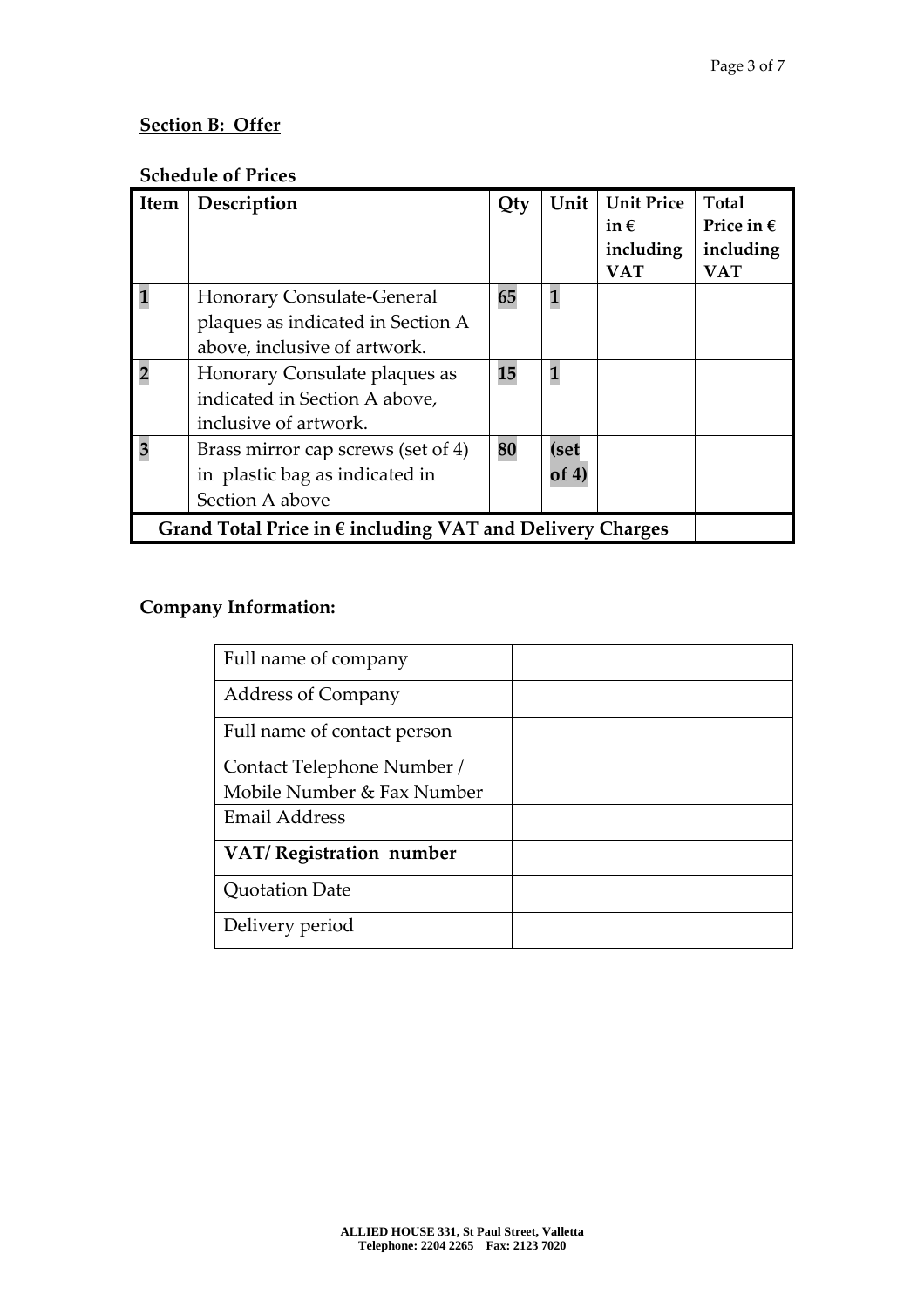## **Section C; Terms and Conditions**

- 1. You are kindly requested to submit your quote/s for the above item/s. **All quotes should include the following information**:
	- Full name of company,
	- Address of Company,
	- Full name of contact person,
	- Contact Telephone Number / Mobile Number & Fax Number,
	- Email Address,
	- **VAT number**,
	- **Quotation Date,**
	- Literature, Drawings, Digital Images and / or technical data of item being quoted on request,
	- Lead time from official notification before delivery of work
- 2. Please note that quotes are to be submitted in **Euro currency**. Prices quoted are to be quoted Duty Delivery Paid and VAT component quoted separately.
- 3. Quotes must be provided in Word, Excel, pdf or jpg formats. When links are provided for Technical Specifications, these should lead to the website and must not require the downloading of any programs, the creation of accounts or other functions. Other formats will NOT be considered.
- 4. Please note that **ALL** quotes must include the Reference number together with the name of item being requested. In cases, where this information is not included, the Contracting Authority reserves the right NOT to consider the quote.
- 5. Quotes can be sent either through email or brought by hand, in which case they should be inserted in the **Tender Box found at the Directorate Corporate Services, Ministry for Foreign Affairs, Level 4, 331, Allied House, St Paul Street, Valletta. Quotes can be brought by hand from Monday to Friday between 8.00 am and 12.00 pm only**. Offers received via E-mail will be inserted in a sealed envelope and posted in the respective box.
- 6. Quotes must be valid for a minimum of **90** days.
- 7. **Delivery costs must be included in all received quotes.** 
	- Prices are to include delivery costs. The Bidder is advised to contact Valletta Local Council to familiarise self with any charges, permits and any other obligations that are to be borne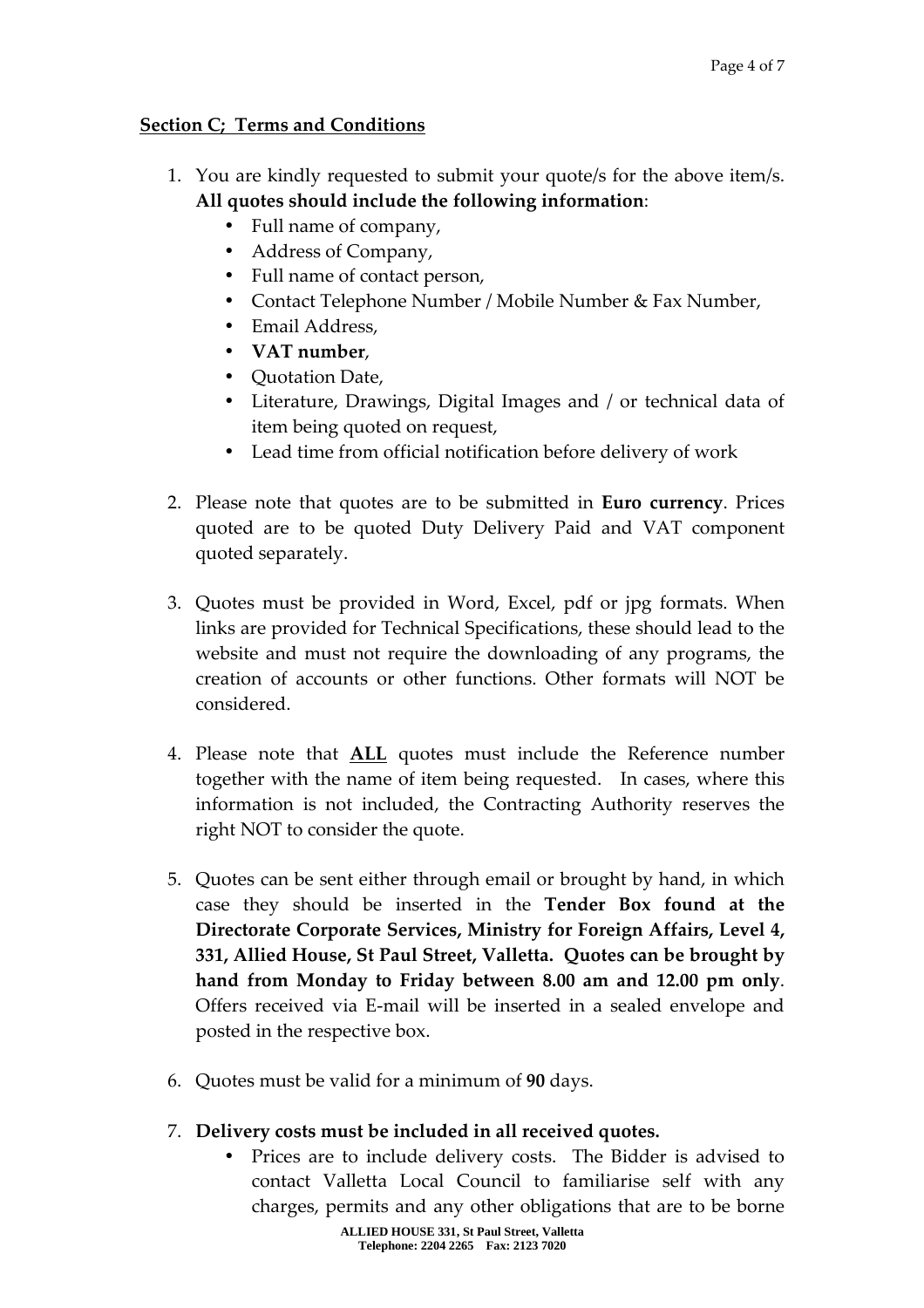by the contractor to effect delivery. The Contracting Authority shall not be charged with any other charges on delivery which were not reflected in the respective bid.

• If a crane or other machinery is to be used, reference is being made to this form which is to be filled in and submitted to the Local Council. For further information kindly contact local council on 21234141 or 21251397.

http://www.snapadministration.com/snapdatafiles/files/CityOfValletta/633823159651745 000.pdf

- 8. **Clarifications** can be sought up to Tuesday, 6<sup>th</sup> Mary 2014 at 10:00.
- 9. Tenderers must quote all components of the price **inclusive** of taxes, customs and import duties and any discounts. Tenderers not registered with the VAT authority in Malta, must **still** include in their financial offer any VAT that the contracting authority may have to pay either in Malta or the country where the tenderer is registered irrespective of the reverse charge mechanism. The financial offer will be considered as the total financial cost to the contracting authority including any VAT that may have to be paid not through the winning tenderer. Except as may otherwise be provided for in the contract, no payment will be made for items which have not been costed.
- 10. All Suppliers/contractors are advised to bid their rates and prices on the appropriate Schedule of Rates provided above. No offers are accepted if are found not in accordance with or deviate from the original Schedule of Rates provided with this Advert.
- 11. If the tenderer offers a discount, the discount must be absorbed in the rates of the Bill of Quantities/Financial Statement. The prices for the contract must include all of the works to be provided. The prices quoted are fixed and not subject to revision or escalation in costs.
- 12. Given information, specifications and manuals must be in English or Maltese. Tenderers submitting information, specifications and manuals in other languages only will be automatically disqualified. (where applicable)
- 13. Items offered that do not conform to specifications will not be considered.
- 14. Tender will be awarded to the **cheapest specifications compliant offer**.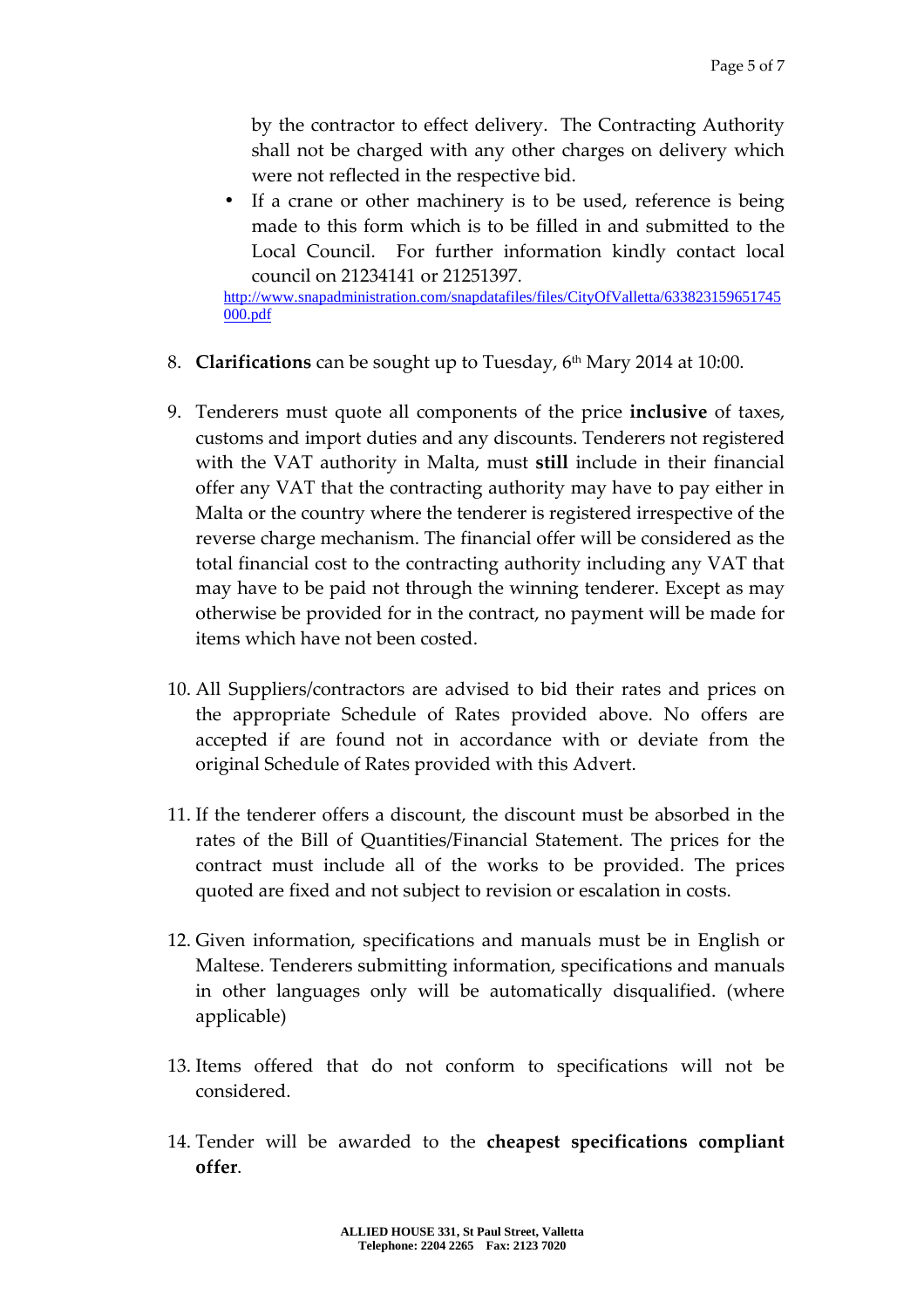- 15. Please note that it is entirely the Tenderer's responsibility to ascertain that the quote is received **BEFORE the deadline** for submission of quotes. Thus, the government cannot be held responsible for quotes which are not recorded on the Schedule of Offers sheet after the quotes opening session because these were received after the expiry of the above deadline.
- 16. All quotes should be sent either:
	- by email on **procurement.mfa@gov.mt or**
	- by hand as indicated in point 5 above
	- by **10:00** on **20th May, 2014**

## 17. **ANY OFFERS SUBMITTED AFTER THIS DATE AND TIME WILL BE AUTOMATICALLY REJECTED.**